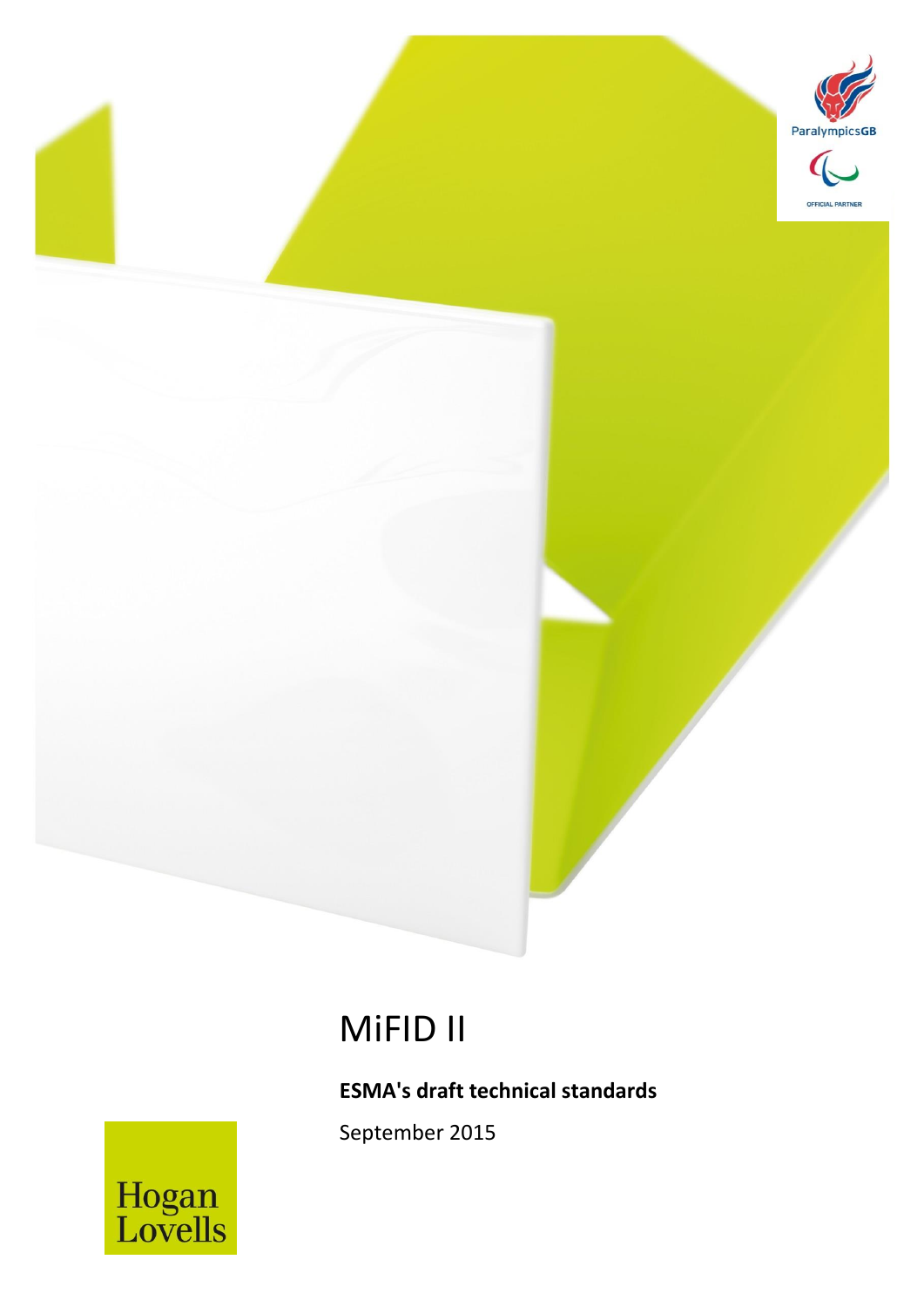## **Key Points**

- The threshold for large in scale waivers has been reduced in order to maintain liquidity in instruments for small capitalised entities.
- The "Instrument by Instrument" approach to measuring bond market liquidity has been adopted.
- The requirement for trading venues to unbundle data will now be mandatory in all cases.
- Governance requirements for firms engaged in algorithmic and highfrequency trading have been detailed, including the option for the compliance function to operate the "kill switch".
- ESMA has revised the tests for assessing whether a non-financial firm trading in commodity derivatives should be within the scope of MiFID II.
- ESMA has stated that the publication of package transactions may be deferred, but it lacks the legal power to include provisions for pre-trade waivers, and that MiFIR should be amended in this respect.

# **Background**

On 28 September 2015, the European Securities and Markets Authority ("**ESMA**") published its final major release of draft technical standards for MiFID II.

ESMA is required by the revised Market in Financial Instruments Directive (the "**MiFID II Directive**") and the Markets in Financial Instruments Regulation ("**MiFIR**"), to produce a series of draft technical standards to be considered for adoption by the European Commission.

These technical standards contain ESMA's proposals for detailed requirements in relation to MiFID II and have been much anticipated in the financial services industry.

The ESMA publication consists of a final report on the draft technical standards (the "**Final Report**"), together with the text of 28 draft technical standards.

This note deals with the ESMA's main proposals and covers the following topics:

- pre- and post-trade transparency;
- micro-structural issues;
- data publication and access;
- commodity derivatives; and
- market data reporting.

# **Pre- and Post-Trade Transparency Thresholds for large in scale orders**

MiFID II post-trade transparency rules require that transactions must be published to the markets immediately after the trade. However, orders that are large in scale ("**LIS**") may benefit from deferred publication. In the Final Report, ESMA noted that its previous proposals to lower the thresholds for LIS orders and to shorten publication delays in relation to shares and depositary receipts had been heavily criticised.<sup>1</sup> In particular, industry feedback suggested that this would adversely impact liquidity and pricing in stocks in small- and medium-sized enterprises.

ESMA has now reduced the LIS thresholds and increased the permissible publication delay for a new class of small caps.

## **Bond liquidity**

Bonds will be subject to MiFID II transparency rules, requiring the pre-trade publication of bid and offer prices, and post-trade publication of transactions. However, waivers and deferrals are available for bonds in which there is no liquid market.

In its December 2014 consultation paper, ESMA considered two methods of calculating liquidity in non-equities, including bonds. The first was an Instrument by Instrument Approach ("**IBIA**") and the second was the Categories of Financial Instruments Approach ("**COFIA**"). In December 2014, ESMA stated its preference for the COFIA measurement of liquidity.

This provoked a mixed response from the industry. On the one hand, the buy-side and exchanges supported COFIA. On the other

 $\mathbf{1}$ 

<sup>1</sup> Final Report, chapter 2 (page 48).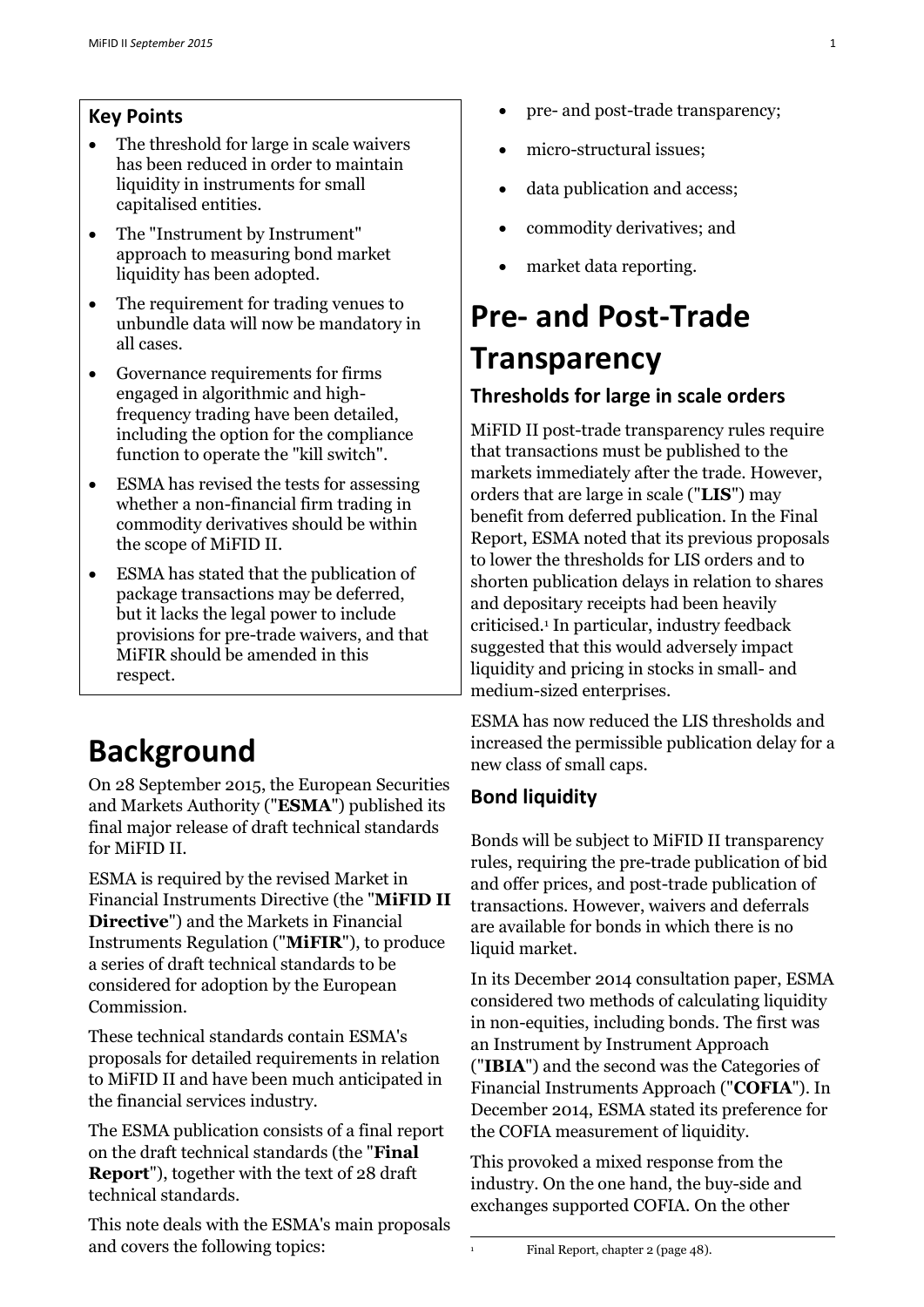hand, respondents from the sell-side tended to support IBIA. It was feared that more bonds would be classified as liquid under the COFIA approach, which would potentially harm price formation and reduce liquidity.

In the latest RTS, ESMA has adopted the IBIA approach in relation to calculating bond liquidity.<sup>2</sup>

## **Liquidity for derivatives and emissions allowances**

Unlike its about-turn in relation to bonds, ESMA has continued to support the adoption of the COFIA approach to measuring liquidity in derivatives and emissions allowances.<sup>3</sup> ESMA has set out in revised and more granular detail the relevant classes of instrument, dividing them into asset classes, sub-asset classes and, in most cases, sub-classes.

Following current market practice, ESMA proposes a particular approach for equity derivatives. This is expected to result in the classification of most equity derivatives as liquid.

In addition, due to the current lack of reliable data, ESMA has proposed that all foreign exchange derivatives should initially be classified as illiquid. This position will be revisited once better data is available.

## **Double volume cap**

As is currently the case under MiFID I, waivers will continue to be available from pre-trade transparency requirements. This will permit socalled "dark trading" to continue in the EU. However, under Article 5 of MiFIR, the use of these waivers will be limited by a "double volume cap". This means that over a rolling 12 month period, the volume of trading in any equity or equity-like instrument subject to these waivers will be capped as follows:

- The percentage of trading in a particular instrument on a trading venue must not exceed 4% of the total trading in that instrument across the EU.
- Overall EU trading in an instrument under these waivers must not exceed 8%

of the total volume of trading in that instrument across the EU.

In the Final Report, ESMA published the methods by which it intends to collate the necessary information, calculate the actual volumes traded and publish the information. ESMA has clarified that it proposes to collect the relevant information from trading venues twice a month. It will however reserve the right to request information from consolidated tape providers if needed.

ESMA has maintained (with some revisions) its previous proposal to use "value" thresholds (measured by number of units traded multiplied by price) rather than "volume" thresholds (measured by number of instruments traded).

#### **Package transactions**

"Package transactions" are transactions with several linked and contingent components. According to ESMA, this would include certain bespoke transactions largely carried out OTC, trading strategies such as swap butterflies or swap spreads traded on the same trading venue, and exchange for physical ("**EFP**") transactions.

ESMA has clarified how package transactions will be treated for the purposes of the MiFID II transparency regime.<sup>4</sup> Where at least one component of the transaction is above the LIS or size specific to the instrument ("**SSTI**") thresholds, or is deemed illiquid, then the posttrade publication of the transaction may be deferred.

However, ESMA has stated that there will be no similar basis for a waiver from pre-trade transparency for package transactions, because ESMA lacks a legal basis on which to permit this. ESMA instead recommends an amendment to MiFIR to deal with this issue.

# **Micro-structural Issues**

## **Algorithmic and high-frequency trading**

MIFID II is intended to impose tighter controls on firms engaged in algorithmic and highfrequency trading. In the Final Report, ESMA has:

 maintained its previous proposal for segregation of trading functions, middle

-

1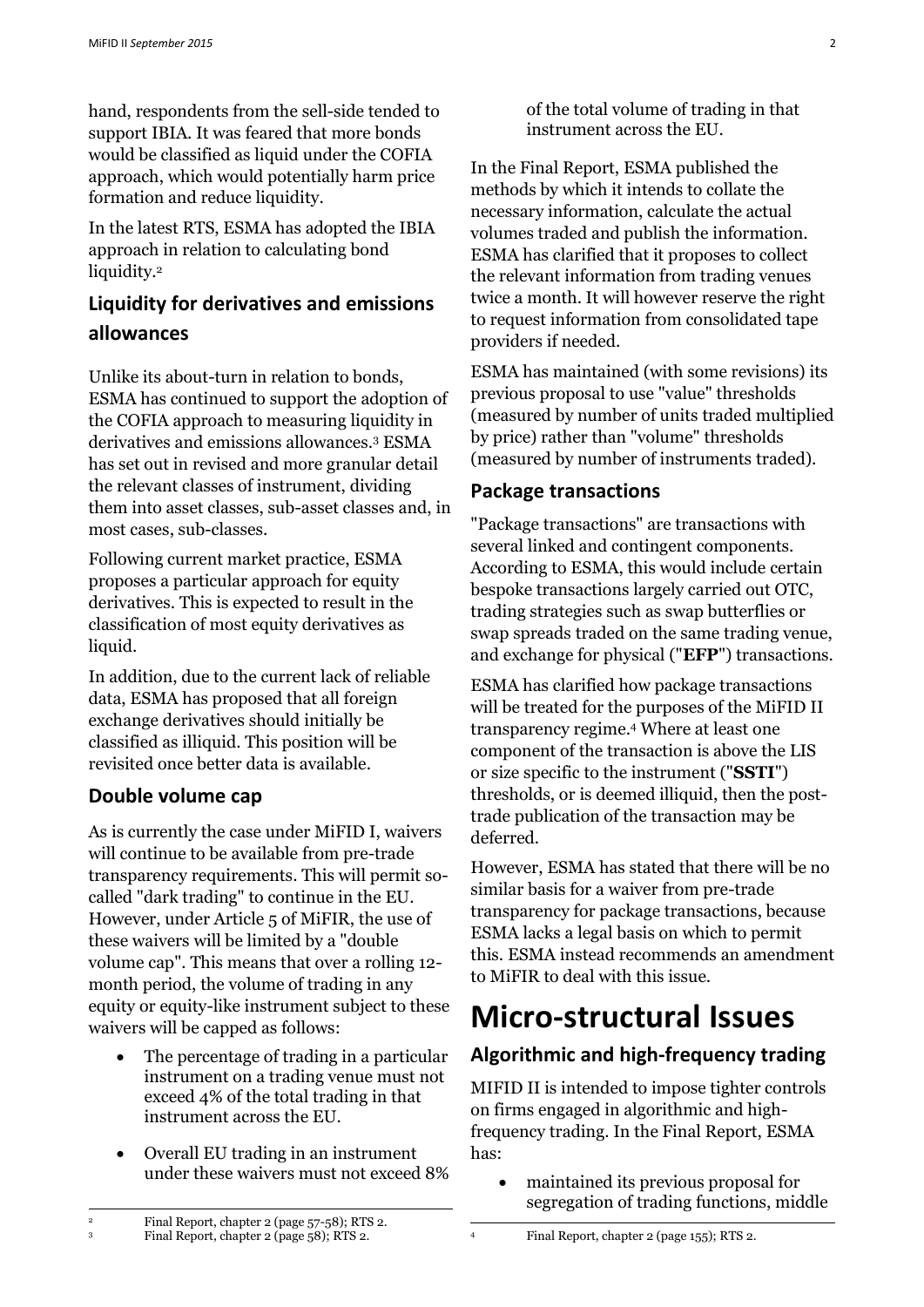office and back office, but clarified that this is in relation to a firm's governance of its algorithmic trading systems;

- allowed for the compliance function to operate the kill switch itself, i.e. to manually halt all algorithmic trading activity; and
- replaced specific training requirements with a more general focus on knowledge and competence.<sup>5</sup>

## **Tick sizes**

ESMA has largely maintained its previous proposals in relation to the MiFID II requirement for tick sizes to be adopted for shares, depositary receipts, and certain exchange-traded funds. <sup>6</sup> ESMA proposes that the tick size should be based upon:

- the liquidity of the instrument; and
- the price of the order.

However, ESMA has revised its proposal in some respects, in particular in relation to the tick size for exchange-traded funds ("**ETFs**").

# **Data Publication and**

## **Access**

-

## **Unbundling of data**

Under MiFIR, trading venues will have to offer unbundled pre- and post-trade data on a reasonable commercial basis. <sup>7</sup> ESMA has maintained its previous proposal, which would require trading venues to disaggregate their data by:

- asset class (equity, equity-like, fixed income, emission allowances and various classes of derivative);
- the currency in which the instrument is traded;
- whether the data comes from scheduled daily auctions or is from continuous trading; and
- (in relation to shares and sovereign bonds), the country of issue.

ESMA has now made this disaggregation mandatory in all cases (previously it had offered trading venues the option not to disaggregate if there was "insufficient demand"). It has however dropped two criteria: membership of a major index, and industrial sector.

# **Commodity Derivatives**

## **Ancillary activities exemption for trading in commodity derivatives**

ESMA has finalised its technical standards on the two tests that determine whether a nonfinancial firm's trading in commodity derivatives is significant enough to bring the firm within the scope of the MiFID II regime. 8

A firm must be below the threshold for both of the following tests in order to be exempt from MiFID II:

- The "market share test" assesses the firm's trading as a proportion of overall trading within the European Union. ESMA has now set the relevant thresholds which vary according to asset class (metals, oil, coal, gas, power, agriculture, other (including freight), emissions allowances).
- The "main business test" assesses the firms' speculative trading in commodity derivatives as a proportion of its overall trading in commodity derivatives. The threshold is set at 10 per cent.

ESMA also introduces a further backstop test so that that only larger market participants will be caught. This intended to ensure that a firm which has a high proportion of speculative activity may still be exempt if it has a low market share.

## **Position limits**

 $^{\rm 8}$ 

MiFID II introduces limits on the size of the position that a trader in commodity derivatives can hold. ESMA has maintained its previous view that position limits in the spot month should be based on deliverable supply. However, in response to industry feedback, it has revised its previous proposal by stating that position limits in other months should be based on total open interest.<sup>9</sup>

<sup>6</sup> Final report, chapter 3 (page 253); RTS 11.<br><sup>7</sup> Final Report, chapter 4 (page 273): RTS 14 <sup>7</sup> Final Report, chapter 4 (page 273); RTS 14. <sup>8</sup> Final Report, chapter 6, RTS 20.<br>Final Report, chapter 6: RTS 21

<sup>9</sup> Final Report, chapter 6; RTS 21.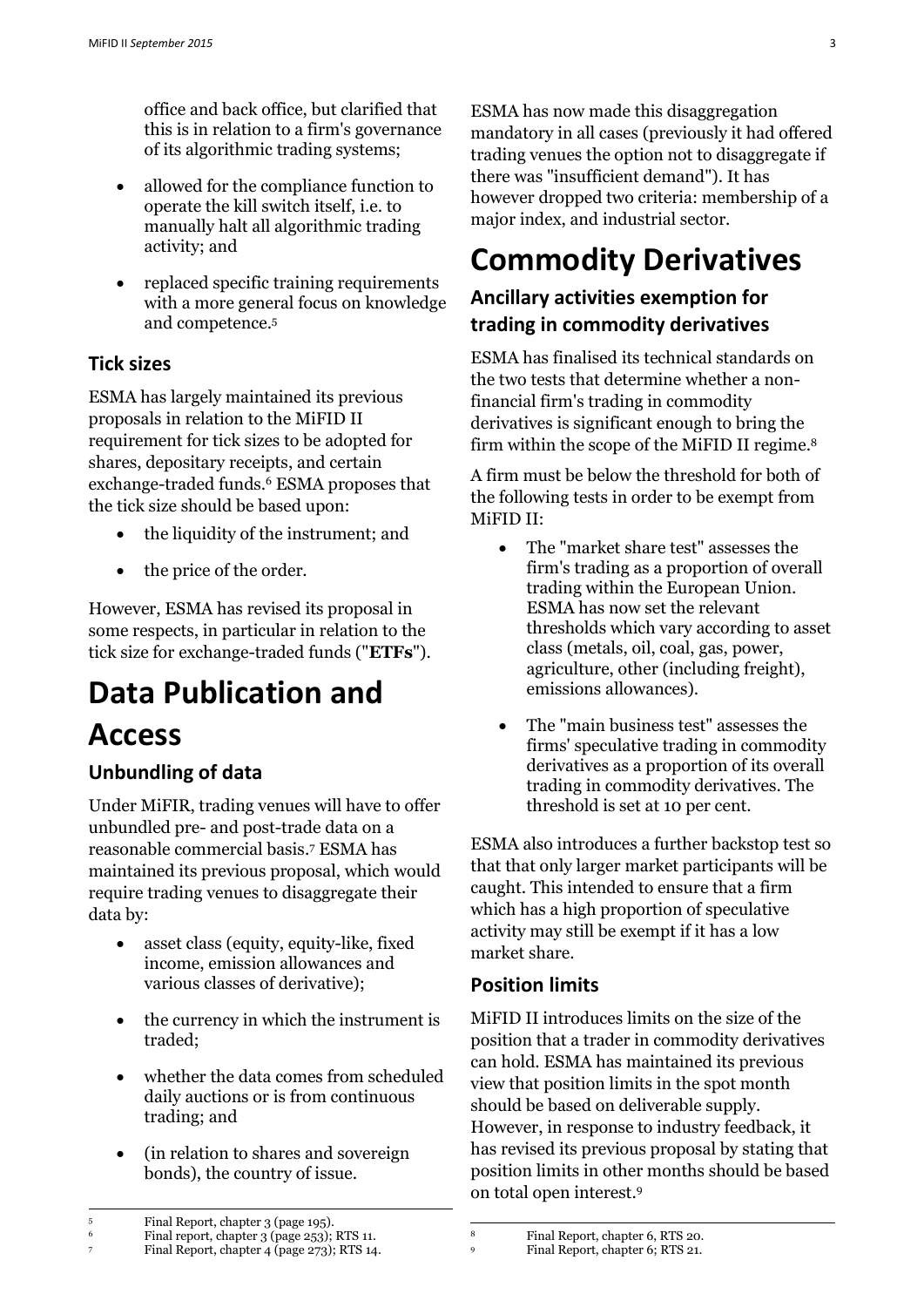## **Position reporting**

Requirements for the format of position reports were covered in ESMA's previous proposals, but have not been included in the Final Report. ESMA expects publish its draft technical standard on position reporting by the end of 2015.

# **Market Data Reporting**

In the Final Report, ESMA has specified that :

- transaction reports and financial instrument reference data must be submitted in accordance with ISO 20022; and
- in response to industry feedback, the number of fields in the transaction report has been reduced to 65 (down from 81 in the previous proposal).<sup>10</sup>

# **Best Execution**

In its previous proposals, ESMA stated that trading venues, systematic internalisers ("**SIs**"), market makers and other liquidity providers should be required to publish data on execution quality for all financial instruments subject to the trading obligation as set in MiFIR.

In the Final Report, ESMA has cut back on this proposal, stating that only trading venues and SIs should have to publish information on instruments subject to trading obligations.<sup>11</sup>

Firms must publish every year the top five execution venues for each class of financial instrument in which they have traded and the quality of the execution obtained. In response to industry feedback, ESMA has significantly reduced the number of classes of financial instrument.<sup>12</sup>

# **Next steps**

-

ESMA submitted the Final Report and the technical standards to the Commission on 28 September 2015. The Commission has three months to consider whether to endorse the technical standards (i.e. until 28 December 2015 ) .

<sup>&</sup>lt;sup>10</sup> Final Report, chapter 7; RTS 22.<br>Final Report, chapter 0: RTS 27.

Final Report, chapter 9; RTS 27.

<sup>&</sup>lt;sup>12</sup> Final Report, chapter 9; RTS 28.